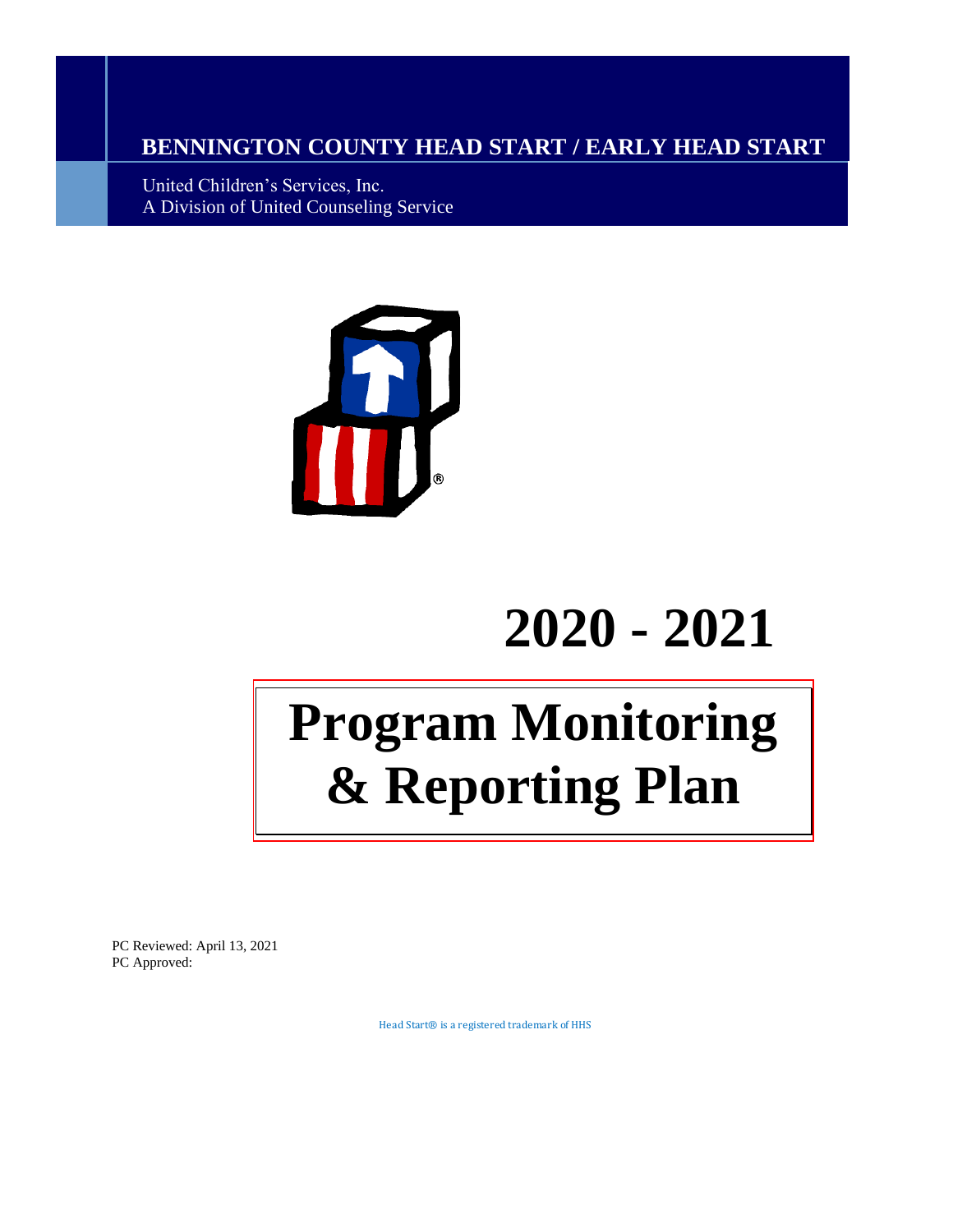### **Program Monitoring Plan Contents**

- Annual Self-assessment
- Component Systems Monitoring:

Health and Nutrition Education and Disabilities Professional Development Family and Community Partnerships Safe Environments and Transportation

• Administrative Systems Monitoring:

Non-federal Share Staff Vacancies Fiscal Facilities Record-keeping and Reporting Child Incident Reporting Child Abuse/Neglect Reporting Center Health Concerns Personnel Evaluations and Professional Development Plans Reporting to Governing Bodies

• Classroom Monitoring:

CLASS Electronic (Child/Family) File Review Mental Health Observations Disabilities Services Social Emotional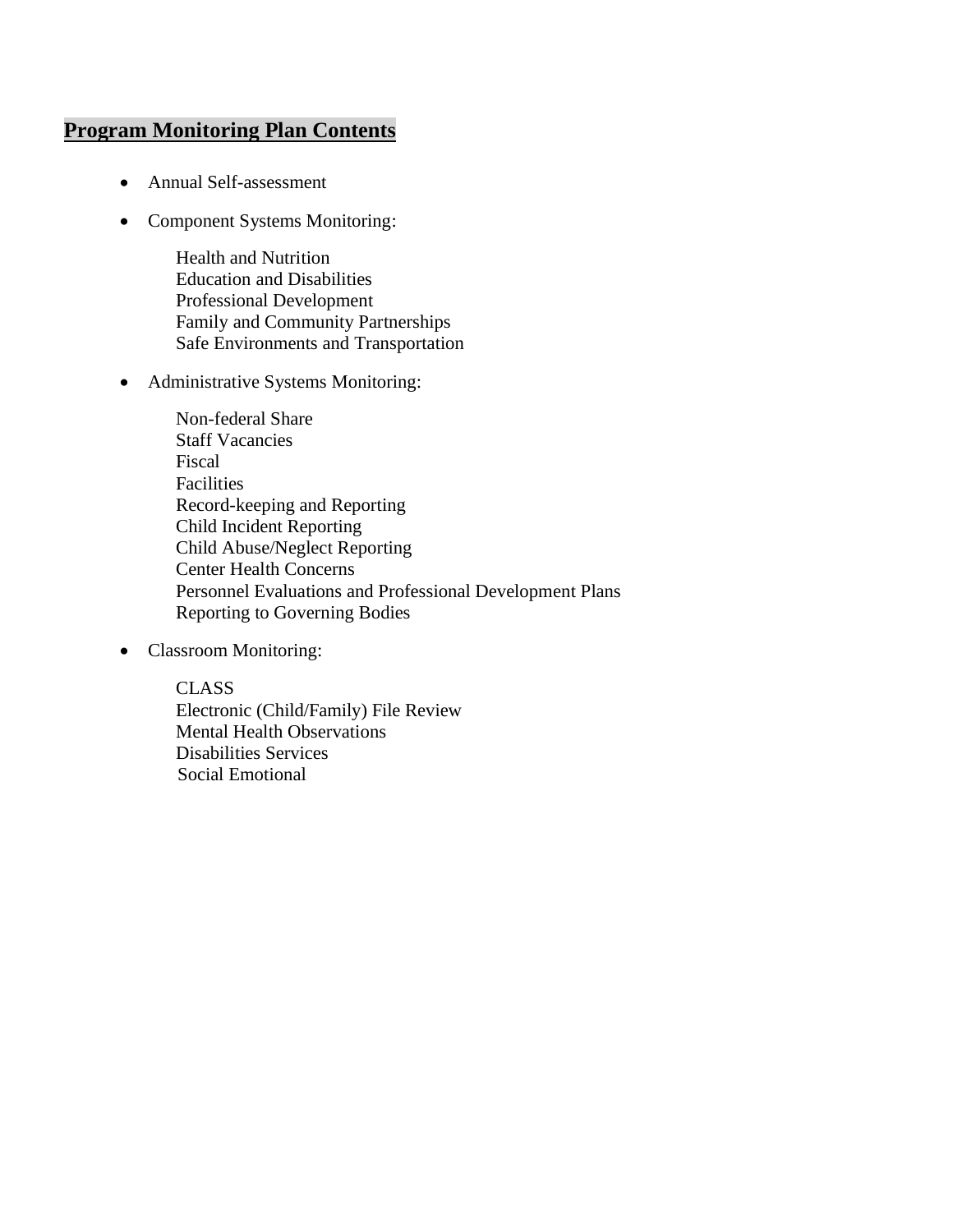#### **Annual Self-assessment Monitoring**

**Purpose:** To ensure programmatic quality and improvement.

**Scope:** Procedure describes the process of Self-assessment and program monitoring.

**Authority:** 45 CFR 1304.51 (i) (2,3)

**Policy:** (i) Program self-assessment and monitoring:

- (1) At least once each program year, with the consultation and participation of the Policy Council and United Children's Services (UCH) Board, and, as appropriate, other community members, Bennington County Head Start / Early Head Start (BCHS/EHS) will conduct a self-assessment of its effectiveness and progress in meeting program goals and objectives and in implementing federal regulations.
- (2) BCHS/EHS has established and implemented procedures for the ongoing monitoring of its own Head Start operations to ensure that these operations effectively implement federal regulations.

**Procedure:** The BCHS/EHS program annual self-assessment is primarily concerned with program-wide compliance with federal, state, and local laws and regulations, best practices and ensuring the health and safety of children and staff.

The self-assessment is completed using the Office of Head Start monitoring protocol which provides a clear assessment of program quality, efficiency and effectiveness in meeting the goals and objectives of the program. Policy Council and members of the parent committee are involved in the selfassessment process. Teams consisting of management, staff, members of Policy Council, and parents are formed and trained in techniques of investigation of programmatic quality to ensure progress toward goals and continuous quality improvement. Parent and community partner survey results are also considered in the self-assessment. The strengthening families' protective factors and self-study tools are also incorporated into the program self-assessment annually.

Evidence is gathered, compiled and analyzed. Through the use of on-site observation, document review and interviews, the teams make decisions about compliance with the Head Start performance standards and make recommendations for quality improvement.

A final report is written and presented to the program director, with data source documentation. The director provides the Policy Council and UCH Board members with the completed report.

Content managers are responsible for the conduct of the self-assessment. Self-assessment assignments are made by the assistant director in June, when teams are formed. Team training takes place prior to, and the final report is due to the director last week of August. The director will present the self-assessment to the UCH Board and Policy Council during their next scheduled meeting.

#### **Component Systems Monitoring**

**Purpose:** To ensure compliance with the Head Start Performance Standards. To ensure quality services to children and families across the spectrum of services provided by the Head Start program.

**Scope:** This policy covers the major components of the Head Start / Early Head Start programs: Health, nutrition, education, disabilities, family, and community partnerships, ERSEA, and administration.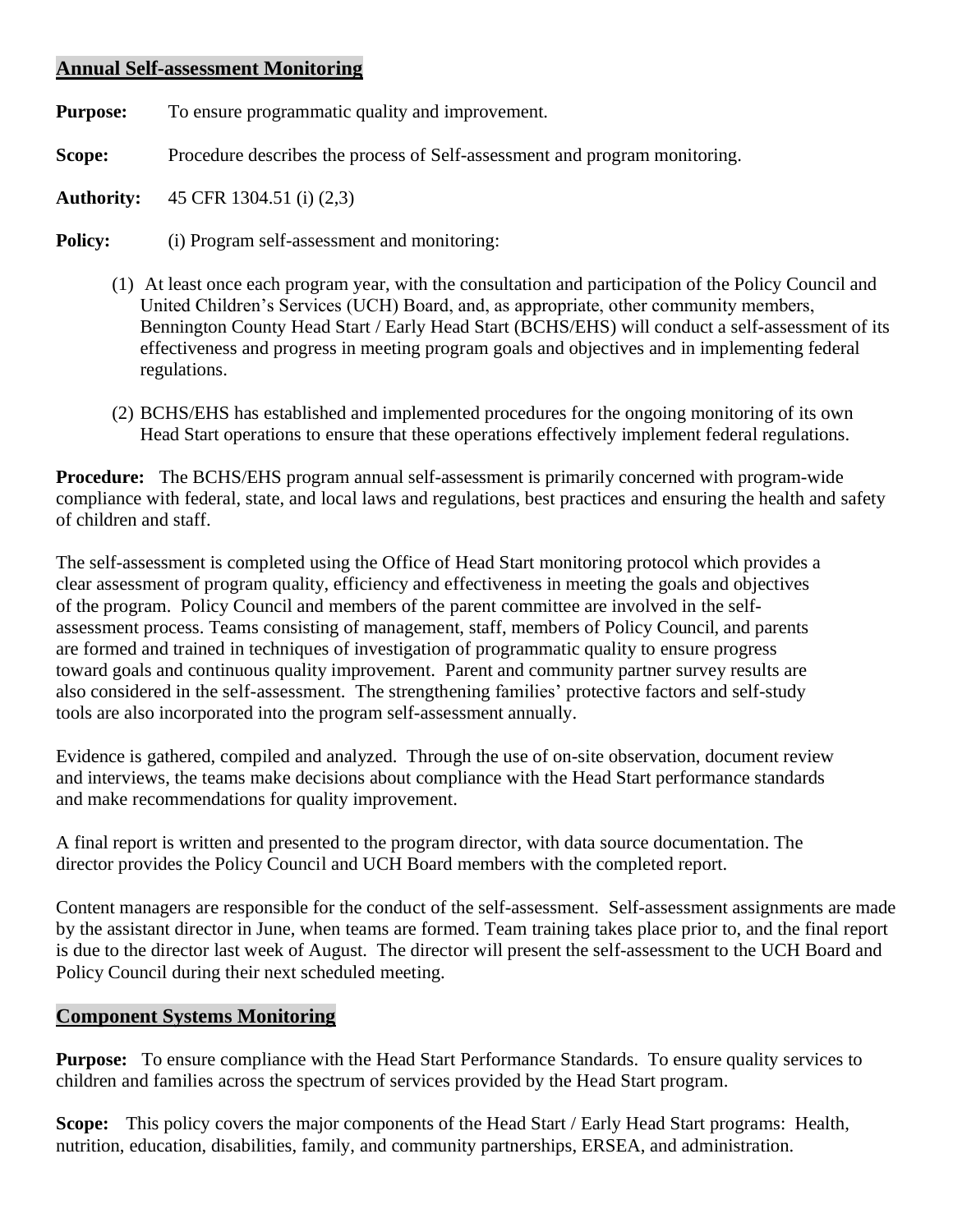#### **Authority:** 45 CFR 1304.51 (h) (1); 45 CFR 1304.51 (i) (2)

**Policy:** BCHS/EHS has implemented and maintains a system of reporting to ensure control of program quality, maintain program accountability, and advises governing bodies, management, and staff of program progress, and to ensure effective implementation of federal regulations.

**Procedure:** On or before the first Friday of each month leading staff submit to their component manager, and the managers will submit to the director programmatic information by center obtained from the Child Plus tracking system as well as the UCS facilities department logs/files regarding the following:

> Health and Nutrition Immunization report Children with/without physicals (Day 90 through July) Children needing medical treatment Dental exams (Day 90 through July) Dental treatments (July) Number of CACFP meals served Amount of CACFP reimbursement

Education and Disabilities Number children with disabilities Number of children on IEPs / IFSPs Number of child referrals Professional Development Number of teachers with/without appropriate credentials

Family and Community Partnerships Number of families in crisis Number of referrals made Number of formal parent engagement opportunities and participation data Family outcomes data (reported three times annually)

Enrollment, Recruitment, Selection, Eligibility, and Attendance Number of fully enrolled slots Number and location of vacant slots Number of children in transition Average daily attendance Number of children on the waiting list

Safe Environments and Transportation Completed facilities/maintenance work orders (with UCS facilities department) Bus maintenance logs (logs with UCS facilities department)

Reports to the director are emailed electronically, and the reports to the content managers are either emailed electronically or hard copies are given. Content managers will highlight or note discrepancies in their report for the director. Content managers will maintain copies of all reports and supporting documentation for the current program year.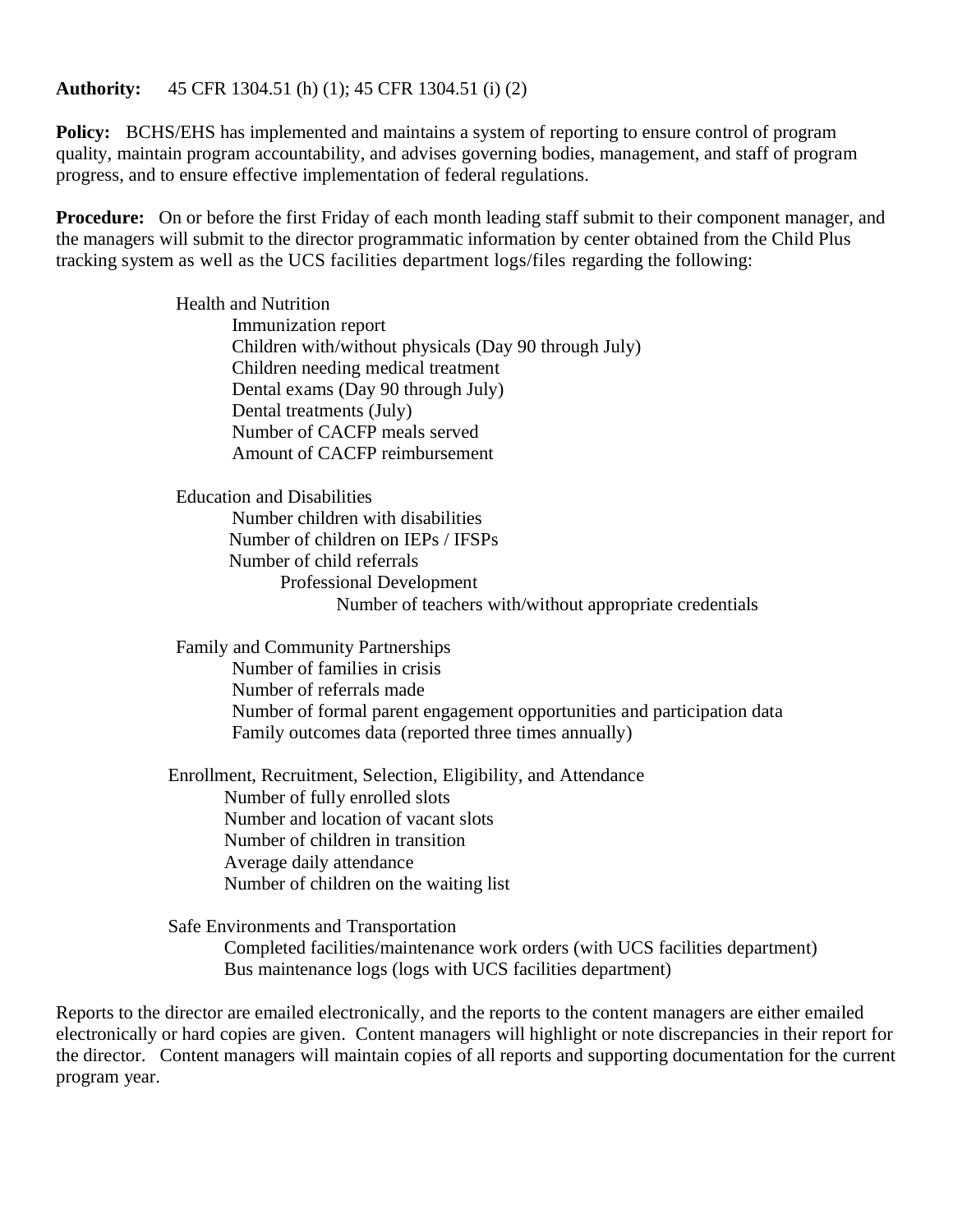#### **Administration Monitoring**

**Purpose:** To ensure compliance with the Head Start performance standards. To ensure quality services to children and families across the spectrum of services provided by the Head Start program.

**Scope:** This policy covers the program management of the Head Start program.

**Authority:** 45 CFR 1304.51 (h) (1); 45 CFR 1304.51 (i) (2)

**Policy:** BCHS/EHS has implemented and maintains a system of reporting to ensure control of program quality, maintain program accountability, and advises governing bodies, management, and staff of program progress, and to ensure effective implementation of federal regulations.

#### **Procedure:**

Non-Federal Share: The Head Start administrative coordinator will submit a report on or about the seventh day of each month to the Head Start director and UCS accountant detailing the amounts of non-federal share that has been acquired by the program during the month, as well as at year-end. The UCS accountant utilizes this data for federal reporting purposes throughout the program year.

Staff Vacancies: As soon as possible, the content managers will report all vacancies to the director and to human resources. If the vacancy creates a significant operational deficiency or has a potential to do so, the content managers will immediately notify the director of the concern.

Fiscal: Each quarter the chief financial officer of UCS will submit to the director a report detailing the amounts expended during the quarter, the amount of revenue received, credit card purchases, as well as those amounts year-to-date and the previous year. This report or similar report will be provided to the Policy Council and UCH Board at their next regularly scheduled meetings.

Facilities: As soon as a condition(s) that endangers the health or safety children or staff is identified the person who identifies the problem will immediately report it to our health and safety officer. In all cases concerning the health and safety of children and staff the safety officer will immediately report to the center manager and the director.

In the case of routine maintenance, all staff can submit a work order via UCS's electronic system, WorxHub. The UCS facilities manager will prioritize work orders and create a schedule of completion. If there are any problems in completing the request, the originator of the request, administrative coordinator or center manager will be notified. Quarterly building inspections are also completed to ensure structural integrity. Monthly fire extinguisher checks and checks of emergency lighting, water temperature, and annual lead tests are also done.

All health and safety checklists will be completed in a timely manner and kept on file at the center. These checklists include but may not be limited to:

Daily Playground Inspection Emergency Procedures Records (also at UCS facilities department) Monthly and Quarterly Classroom Safety Checklists Quarterly Classroom First Aid Kit Inspections (only located on site at each center) Kitchen Safety Equipment Inspections (at UCS facilities department) Vehicle Pre and Post Trip Inspections (transportation coordinator files and at UCS facilities) Child Injury Reports Quarterly Building Inspections (only located at UCS facilities department; not on site)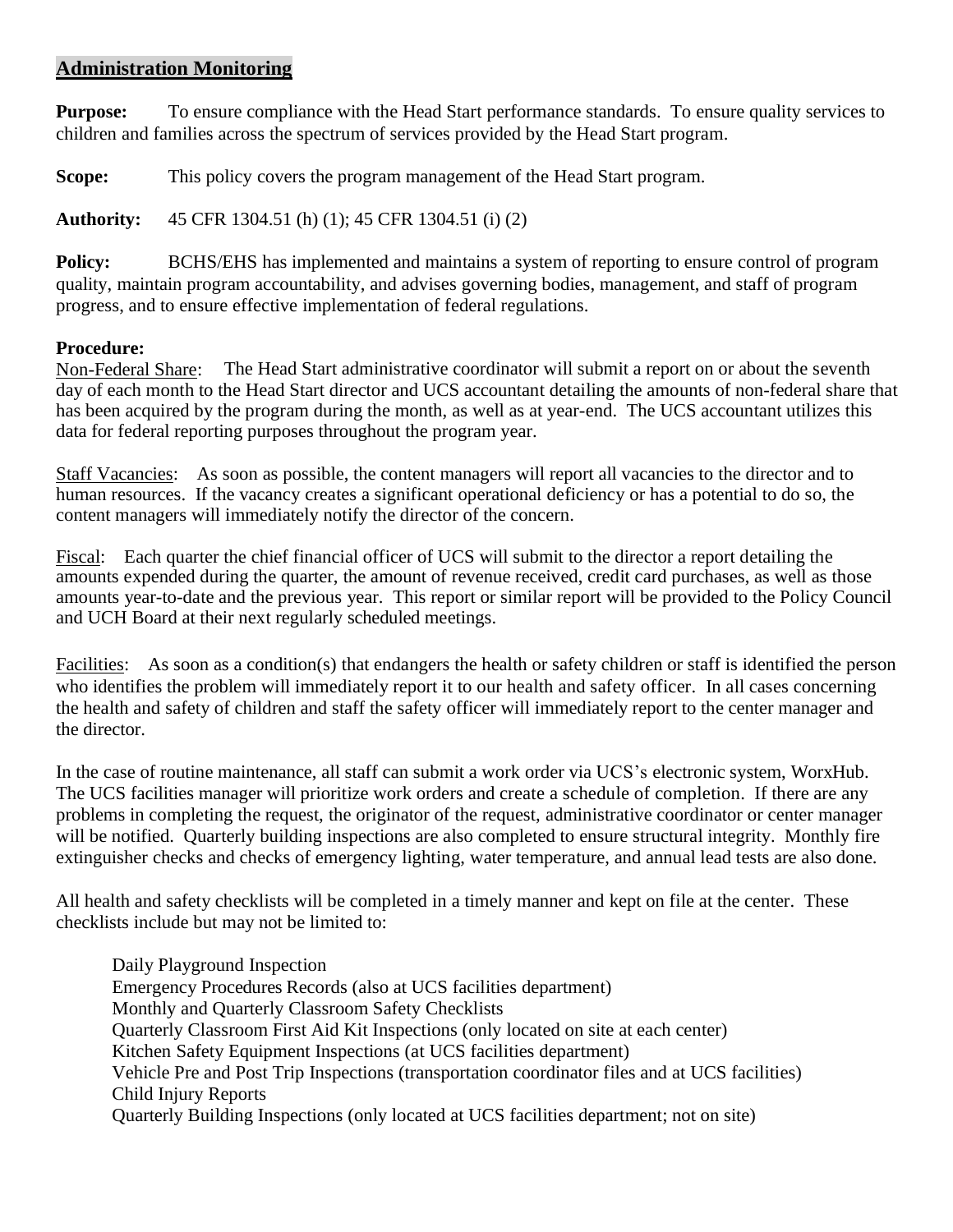Reporting: All incidents regarding child health and safety, child abuse, staff incidents and family and community incidents related to Head Start will be reported to the director and appropriate component managers.

Incidents concerning the health and safety of children and staff, staff misconduct, and other center issues will be reported using the UCS incident reporting form (Incident Risk and Review Committee: IRRC).

Child Abuse/Neglect Reporting: All child abuse/neglect reports are made with a supervisor, if available. The family and community partnership (FCP) manager is notified when all reports are made.

This report will be documented on an IRRC form and the Director of Early Childhood Services and Executive Director of United Counseling Services notified within 24 hours. All status letters issued by the State of Vermont Department of Children and Families, Family Services Division will be filed in the DCF reporting binder.

Personnel Evaluations and Professional Development Plans: (Also see UCS personnel policies.) Annually, and not later than the last day of the employee's anniversary month, each supervisor will submit to the director an evaluation of each person they supervise in accordance with the UCS personnel policies. The evaluation will be reviewed with and signed by each employee.

An individual professional development plan (IPDP) will be submitted annually that indicates areas of concern and the need for additional training with a timeline for completion.

Personnel evaluations will be maintained in the personnel file of the employee located in the human resources office at UCS or the online system. A copy of the evaluation will be offered to the employee. The IPDP will be located in each employee's BFIS account and onsite staff purple state licensing folder.

Reporting to the Governing Bodies: Monthly, or as required, the director will report programmatic statistics, OHS program instructions and information memorandums, as well as other program information they may require or is of interest. The report shall be submitted to the executive director of UCS by email, and it is included in monthly UCH Board packets that are mailed to members, and then reported to Policy Council at their scheduled monthly meeting.

#### **Classroom Monitoring**

**Purpose:** To ensure compliance with the Head Start performance standards. To ensure quality services to children and families across the spectrum of services provided by the Head Start program.

**Scope:** This policy covers the program management of the Head Start program.

**Authority:** 45 CFR 1304.51 (h) (1); 45 CFR 1304.51 (i) (2)

**Policy:** BCHS/EHS has implemented and maintains a system of reporting to ensure control of program quality, maintain program accountability, and advises governing bodies, management, and staff of program progress, and to ensure effective implementation of federal regulations.

#### **Procedure:**

CLASS: Bi-annually, on or before the end of November and by the end of June, CLASS-reliable management staff will observe and assess each classroom using the CLASS assessment tool. Corrective action is presented and tracked at supervision. The education manager will maintain copies of each classroom assessment within Child Plus.